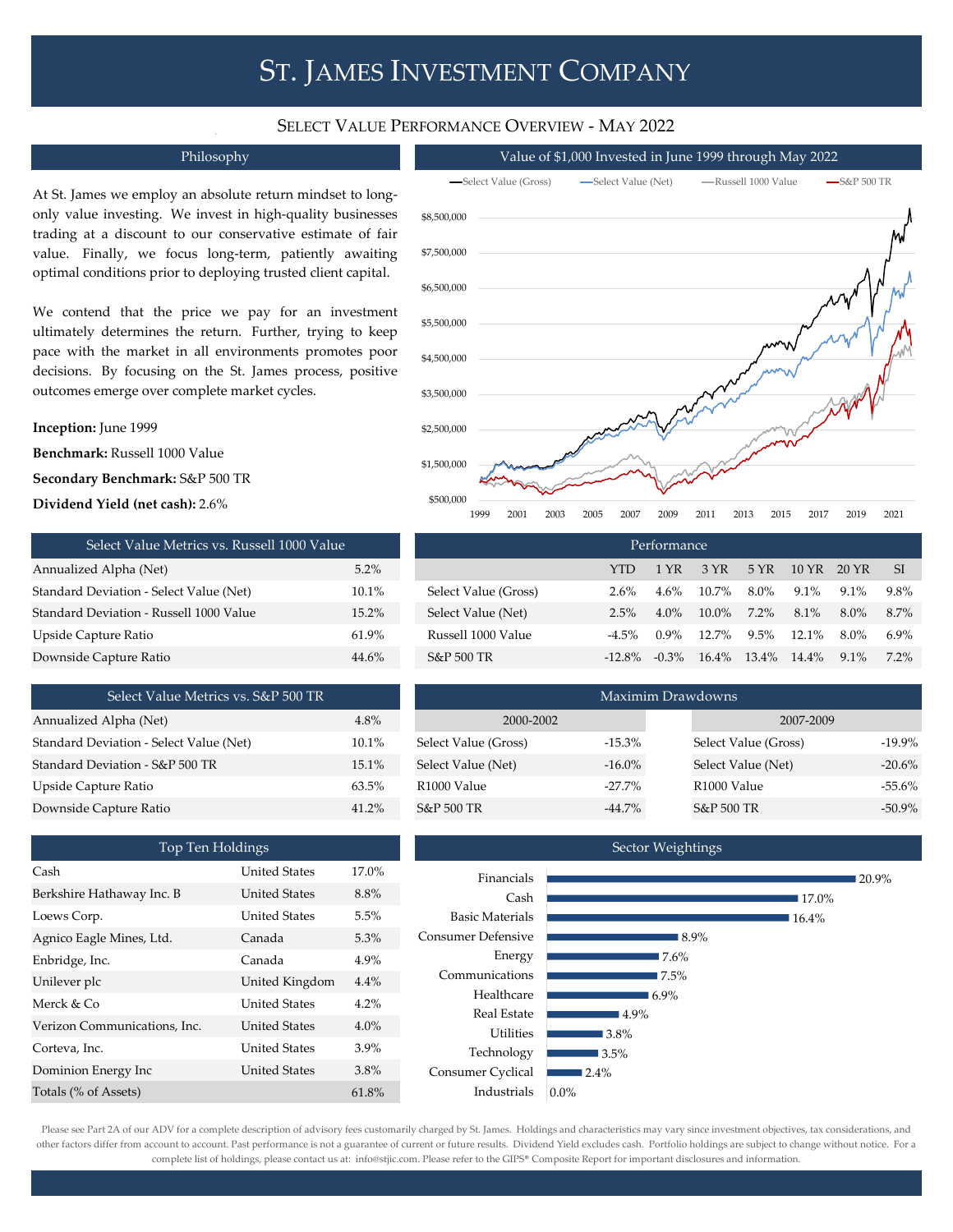## SELECT VALUE PERFORMANCE OVERVIEW - MAY 2022

We founded St. James Investment Company in 1999, managing equity portfolios for both individuals and institutions.

**Robert J. Mark** Portfolio Manager, Managing Member

> **Larry J. Redell** Member

Our investment methodology stresses absolute returns, blending a combination of fundamental analysis, discipline and patience with the goal of preserving and compounding capital.

| Schedule of Comparative Performance Statistics (May 31, 2022) |                            |                          |                                          |                               |                                     |                                                       |                                                |              |                                                |                                     |                                |                                                   |                                      |                                                                      |
|---------------------------------------------------------------|----------------------------|--------------------------|------------------------------------------|-------------------------------|-------------------------------------|-------------------------------------------------------|------------------------------------------------|--------------|------------------------------------------------|-------------------------------------|--------------------------------|---------------------------------------------------|--------------------------------------|----------------------------------------------------------------------|
| Year                                                          | Gross of<br>Fees<br>Return | Net of<br>Fees<br>Return | Russell<br>1000 Value<br>Index<br>Return | S&P 500<br>TR Index<br>Return | Composite<br>3-Year<br>StDev $(\%)$ | Russell<br>1000 Value<br>Index<br>3-Year<br>StDev (%) | S&P 500 TR<br>Index 3-<br>Year StDev<br>$(\%)$ | Number<br>of | Internal<br>Composite<br>Portfolios Dispersion | % Comp<br>AUM w/<br>Bundled<br>Fees | Value of<br>Composite<br>(\$M) | Total<br>Strategy<br>Assets <sup>1</sup><br>(\$M) | <b>Total Firm</b><br>Assets<br>(\$M) | <b>Total Firm</b><br>and<br>Advisory-<br><b>Only Assets</b><br>\$M\$ |
| 1999*                                                         | 31.6%                      | 30.9%                    | $-2.1%$                                  | 13.7%                         | n/a                                 | n/a                                                   | n/a                                            | 6            |                                                | 0.0%                                | \$1.9                          | ÷,                                                | \$2.7                                | ÷,                                                                   |
| 2000                                                          | 8.7%                       | 7.6%                     | 7.0%                                     | $-9.1%$                       | n/a                                 | n/a                                                   | n/a                                            | 9            | 6.2%                                           | 0.0%                                | \$2.1                          | $\overline{\phantom{0}}$                          | \$4.4                                | $\overline{\phantom{a}}$                                             |
| 2001                                                          | 1.3%                       | 0.2%                     | $-5.6%$                                  | $-11.9%$                      | n/a                                 | n/a                                                   | n/a                                            | 16           | 6.6%                                           | 0.0%                                | \$4.0                          | $\overline{\phantom{a}}$                          | \$6.4                                |                                                                      |
| 2002                                                          | $0.9\%$                    | $-0.1%$                  | $-15.5%$                                 | $-22.1%$                      | 11.7%                               | 17.2%                                                 | 18.8%                                          | 19           | $3.8\%$                                        | 0.0%                                | \$7.0                          | $\overline{\phantom{0}}$                          | \$34.1                               |                                                                      |
| 2003                                                          | 25.1%                      | 23.8%                    | 30.0%                                    | 28.7%                         | 9.5%                                | 16.2%                                                 | 18.3%                                          | 29           | 0.3%                                           | $0.0\%$                             | \$3.4                          | ÷,                                                | \$41.3                               |                                                                      |
| 2004                                                          | 20.6%                      | 19.4%                    | 16.5%                                    | 10.9%                         | 7.7%                                | 15.0%                                                 | 15.1%                                          | 19           | 2.5%                                           | 45.9%                               | \$5.7                          | $\overline{\phantom{0}}$                          | \$45.2                               |                                                                      |
| 2005                                                          | 10.0%                      | $8.9\%$                  | $7.0\%$                                  | $4.9\%$                       | 7.6%                                | $9.6\%$                                               | 9.2%                                           | 20           | 2.7%                                           | 38.8%                               | \$6.7                          | ÷,                                                | \$60.4                               |                                                                      |
| 2006                                                          | 9.9%                       | $8.8\%$                  | 22.2%                                    | $15.8\%$                      | 7.2%                                | $6.8\%$                                               | 6.9%                                           | 32           | 2.1%                                           | 24.2%                               | \$12.5                         | $\overline{\phantom{0}}$                          | \$92.5                               |                                                                      |
| 2007                                                          | 8.3%                       | 7.2%                     | $-0.2%$                                  | 5.5%                          | 6.9%                                | 8.2%                                                  | 7.8%                                           | 42           | 0.9%                                           | 0.0%                                | \$19.3                         | $\overline{\phantom{a}}$                          | \$76.3                               |                                                                      |
| 2008                                                          | $-10.9%$                   | $-12.1%$                 | $-36.9%$                                 | $-37.0%$                      | 8.6%                                | 15.6%                                                 | 15.3%                                          | 72           | 3.5%                                           | 0.0%                                | \$30.1                         | $\overline{\phantom{0}}$                          | \$114.1                              |                                                                      |
| 2009                                                          | 19.8%                      | 18.4%                    | 19.7%                                    | 26.5%                         | 9.7%                                | 21.4%                                                 | 19.9%                                          | 271          | 2.7%                                           | 1.0%                                | \$133.5                        | $\overline{a}$                                    | \$220.1                              |                                                                      |
| 2010                                                          | 9.5%                       | 8.2%                     | 15.5%                                    | 15.1%                         | 10.6%                               | 23.5%                                                 | 22.2%                                          | 814          | $1.4\%$                                        | 1.7%                                | \$302.6                        |                                                   | \$504.6                              |                                                                      |
| 2011                                                          | 7.7%                       | $6.4\%$                  | $0.4\%$                                  | 2.1%                          | 9.4%                                | 21.0%                                                 | 19.0%                                          | 1584         | 1.1%                                           | 2.0%                                | \$975.3                        | $\overline{\phantom{a}}$                          | \$1,063.4                            | $\overline{a}$                                                       |
| 2012                                                          | $4.6\%$                    | 3.3%                     | 17.5%                                    | $16.0\%$                      | $8.3\%$                             | 15.7%                                                 | 15.3%                                          | 2155         | 0.6%                                           | 1.8%                                | \$1,190.2                      | $\overline{\phantom{a}}$                          | \$1,281.4                            |                                                                      |
| 2013                                                          | 16.6%                      | 15.7%                    | 32.5%                                    | 32.4%                         | 7.0%                                | 12.9%                                                 | 12.1%                                          | 2082         | 1.1%                                           | 1.6%                                | \$1,343.0                      | $\overline{\phantom{a}}$                          | \$1,411.2                            |                                                                      |
| 2014                                                          | 10.7%                      | 9.7%                     | 13.5%                                    | 13.7%                         | 6.2%                                | $9.3\%$                                               | 9.1%                                           | 2289         | $0.6\%$                                        | 7.6%                                | \$1,380.4                      | $\overline{\phantom{0}}$                          | \$1,461.5                            | $\overline{\phantom{a}}$                                             |
| 2015                                                          | $-0.9\%$                   | $-1.9%$                  | $-3.8%$                                  | 1.4%                          | $6.5\%$                             | 10.8%                                                 | 10.6%                                          | 2166         | $0.9\%$                                        | 7.5%                                | \$1,189.3                      | $\overline{a}$                                    | \$1,268.6                            |                                                                      |
| 2016                                                          | 11.7%                      | $10.6\%$                 | 17.3%                                    | 12.0%                         | 6.8%                                | 10.9%                                                 | 10.7%                                          | 2159         | 1.0%                                           | 10.9%                               | \$1,266.3                      |                                                   | \$1,295.4                            |                                                                      |
| 2017                                                          | 13.6%                      | 12.4%                    | 13.7%                                    | 21.8%                         | 6.2%                                | $10.3\%$                                              | 10.1%                                          | 2586         | 0.9%                                           | 15.6%                               | \$1,353.9                      | $\overline{\phantom{a}}$                          | \$1,397.9                            | $\overline{a}$                                                       |
| 2018                                                          | $-4.0\%$                   | $-5.1%$                  | $-8.3\%$                                 | $-4.4%$                       | 6.8%                                | $11.0\%$                                              | $11.0\%$                                       | 2611         | 0.7%                                           | 15.3%                               | \$1,179.4                      | $\overline{\phantom{0}}$                          | \$1,203.8                            |                                                                      |
| 2019                                                          | 19.5%                      | 18.2%                    | 26.6%                                    | 31.5%                         | 7.2%                                | 12.0%                                                 | 12.1%                                          | 2340         | 1.0%                                           | 11.1%                               | \$1,209.6                      | $\overline{\phantom{a}}$                          | \$1,243.3                            |                                                                      |
| 2020                                                          | 3.6%                       | 3.0%                     | 2.8%                                     | 18.4%                         | 13.2%                               | 19.9%                                                 | $18.8\%$                                       | 1859         | 1.0%                                           | 9.8%                                | \$946.2                        | $\overline{a}$                                    | \$982.6                              | $\overline{a}$                                                       |
| 2021                                                          | 13.5%                      | 12.9%                    | 25.1%                                    | 28.7%                         | 13.5%                               | 19.3%                                                 | 17.4%                                          | 1450         | $0.7\%$                                        | 10.1%                               | \$772.9                        | \$919.4                                           | \$810.8                              | \$957.3                                                              |
| 2022                                                          | 2.6%                       | 2.5%                     | $-4.5%$                                  | $-12.8%$                      | 13.7%                               | 19.0%                                                 | 18.1%                                          | 1389         | N/A                                            | 10.8%                               | \$762.8                        | \$945.3                                           | \$802.1                              | \$984.5                                                              |

\*June 1999 Inception

<sup>1</sup>Total Strategy Assets include Composite assets as well as advisory-only assets, which are presented as supplemental information. This info was not tracked prior to 2021. Please see the following page for additional important disclosures and information.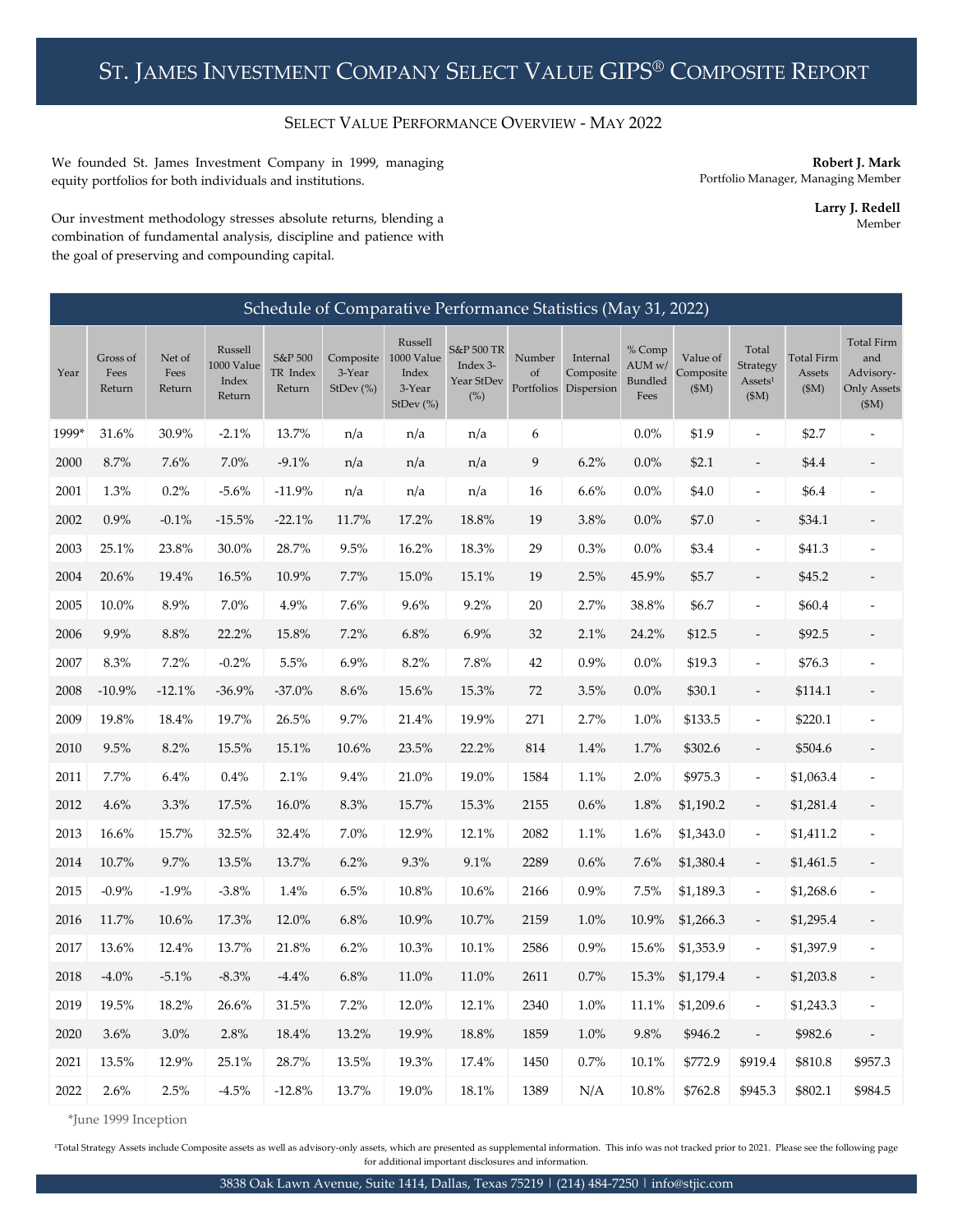St. James Investment Company (St. James) claims compliance with the Global Investment Performance Standards (GIPS®) and has prepared and presented this report in compliance with the GIPS standards. St. James has been independently verified for the periods  $06/01/1999 - 12/31/2021$ . The verification report is available upon request. A firm that claims compliance with the GIPS standards must establish policies and procedures for complying with all the applicable requirements of the GIPS standards. Verification provides assurance on whether the firm's policies and procedures related to composite maintenance, as well as the calculation, presentation, and distribution of performance, have been designed in compliance with the GIPS standards and have been implemented on a firm-wide basis. Verification does not ensure the accuracy of any specific **performance report.**

GIPS® is a registered trademark of CFA Institute. CFA Institute does not endorse or promote this organization, nor does it **warrant the accuracy or quality of the content contained herein.**

**Firm and Composite Information** St. James is an independent investment firm that manages equity and balanced portfolios. The firm invests in U.S. and non-U.S. stocks as well as cash or cash equivalents. The Select Value Portfolio seeks long-term capital appreciation in the equities of what we believe to be well-financed, well-managed companies priced below their intrinsic values. The strategy primarily invests in US equities and, when market conditions warrant, St. James will allocate into foreign equities, fixedincome, ETFs, and cash.

The Select Value Composite was created in January 2005 with an inception date of June 1999. A complete list and description of firm composites is available upon request. As of December 31, 2020, the Core Equity Composite was renamed the Select Value Composite.

**Benchmark** For benchmark purposes, the Composite is compared to the Russell 1000® Value Index. The Index measures the performance of the large-cap value segment of the US equity universe. It includes those Russell 1000 companies with lower price-tobook ratios and lower expected growth values. The Index is completely reconstituted annually to ensure new and growing equities are included and that the represented companies continue to reflect value characteristics. The secondary benchmark is the S&P 500 Total Return Index. The Russell 1000 Value Index was selected as the Composite's benchmark because St. James believes that its holdings reflect the Composite's large cap value focus. The volatility of both indices may be materially different from that of the Select Value strategy, and the holdings in the strategy may differ significantly from the securities that comprise the Russell 1000 Value Index and those that comprise the S&P 500 Total Return Index.

Additionally, these indices only include U.S companies, while the Composite includes non-U.S. investments. Indices are unmanaged, not assessed a management fee, and investors cannot invest directly in an index. The comparison of results to an index does not disclose all facts materially relevant to the comparison.